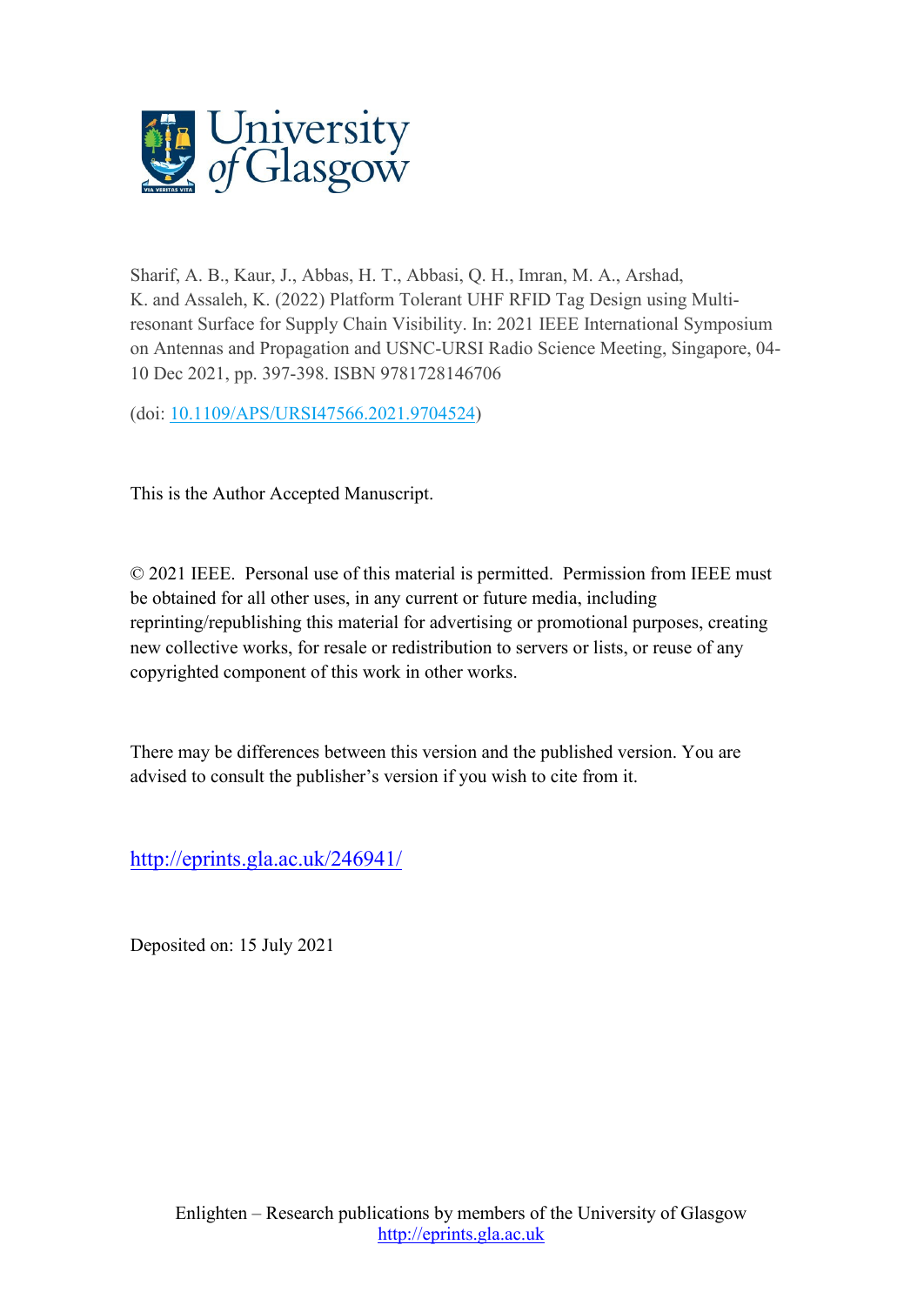# Platform Tolerant UHF RFID Tag Design using Multi-resonant Surface for Supply Chain Visibility

Abu Bakar Sharif, Jaspreet Kaur, Hasan T. Abbas, Qammer H. Abbasi, Muhammad Ali Imran James Watt School of Engineering University of Glasgow, Glasgow, G12 8QQ, U.K

Kamran Arshad, Khaled Assaleh College of Engineering and IT Ajman University Ajman, United Arab Emirates k.arshad,k.assaleh@ajman.ac.ae

Abubakar.sharif, Qammer.abbasi, Muhammad.Imran@glasgow.ac.uk

*Abstract*—This paper presents a platform tolerant ultra-high radio frequency identification (UHF RFID) tag design for hard to tag supply chain items such as large metal and wooden containers.The proposed design consists is backed by multiresonant surface carefully designed using characteristics mode analysis.As a result,this tag design features a long read range and covers most of UHF RFID frequency bands. The evaluation of the read range associated with fabricated prototype of proposed tag configuration is done through turn on power measurements using Tagformance Pro setup. A variety of subjects with different physical constitutions such as metal,wood and glass are considered in order to demonstrate the robustness of our solution. The proposed tag offers a relatively longer reader range of 12.5 m after mounting on piece of metal, wood and glass materials. Therefore, this tag design is suitable candidate for supply chain visibility and cargo monitoring.

## I. INTRODUCTION

Internet of Things (IoT) and RFID are synergy player enabling numerous vertical applications beyond identification such as sensing, supply chain visibility, localization and tracking of assets. UHF RFID technology is most prevalent due to its low-cost inkjet printable tags,long read range and multi-tag reading capabilities. However, it is challenging to tag surfaces such as Metal wood that are considered to be hard to tag items due to inherited sensitivity issues of UHF RFID technology [\[1\]](#page-2-0). This tagging challenge is magnified further, if the size and physical composition of tagging surfaces is unknown. However, there were number of techniques has been emerged for solving aforementioned issue. A folded dipolar type tag antenna with embedded artificial magnetic conductor (AMC) for metal mountable applications was proposed in [\[2\]](#page-2-1).The dipolar tag achieved read range of 9.8 m with following dimensions  $30 \times 50 \times 3.35$   $mm^3$ , however, this tag design is tested only on small thin-sheet metallic boxes. Another tag solution using AMC has been proposed in [\[3\]](#page-2-2) for getting enhanced read range and platform tolerant features. moreover, this tag design featured a read range of 7.3 m in European RFID band (865 - 868 MHz) with dimensions  $72 \times 53 \times 3.4$  $mm<sup>3</sup>$ . In [\[4\]](#page-2-3), a dual band tag antenna was proposed using  $4 \times 4$  periodic metasurface metallic plates. This metasurface based tag design achieved a read range of 6 m with fairly large dimensions  $190 \times 190 \times 15.8$   $mm^3$ . Therefore, this

paper presents a tag design backed by multi-resonant surface designed using characteristics mode analysis. The proposed tag offers a read range of 12.5 m after mounted on metal,glass and wooden materials. The dimension of proposed design are relatively compact  $85 \times 28 \times 4 \, mm^3$ . The robustness of tag is tested after being mounted on materials of different sizes. Therfore, the proposed tag antenna is suitable for for supply chain visibility, cargo monitoring and IoT applications.



<span id="page-1-0"></span>Fig. 1. Detailed dimensions and layout of proposed tag antenna and multiresonant surface.

### II. TAG ANTENNA CONCEPT AND DESIGN

Fig. [1](#page-1-0) shows the detailed dimensions and layout of overall tag configuration as well as individual antenna and multiresonant surface. AP-S summary papers are limited to two pages. The overall tag design consists of two substrate layers separated by 2.5 mm air gap. The tag antenna and multiresonant surface is printed on FR-4 substrates of thickness 0.5 and 1 mm,respectively. The tag design is based on T-match, loop, parasitic strips and capacitive-end for size reduction and getting best match with Impinj monza R6 chip with impedance of 16-140j at 915 MHz. The multi-resonant surface composed